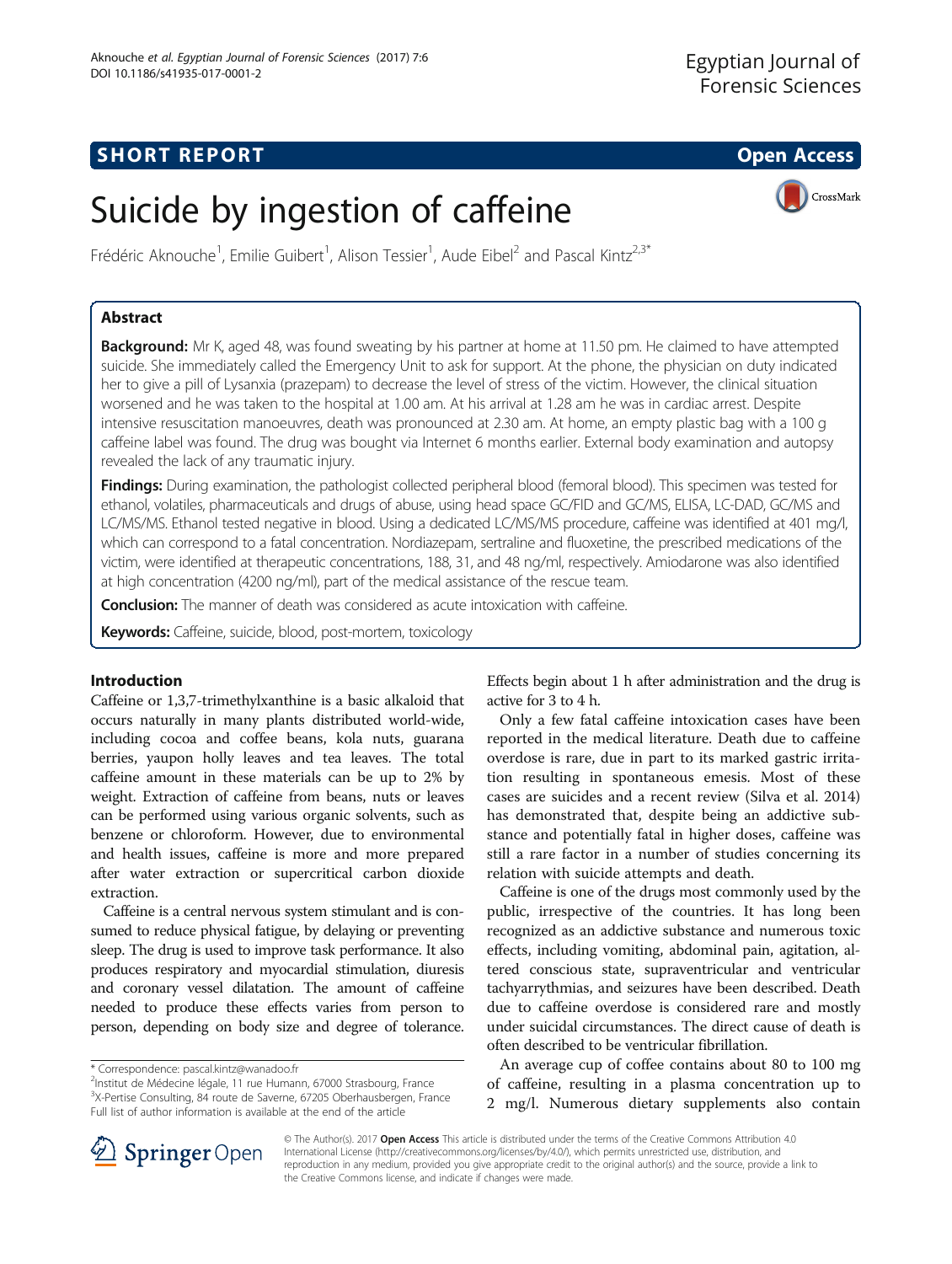caffeine with doses ranging from 30 to 200 mg, sometimes even higher, leading to a concentration up to 10 mg/l. In order to achieve a fatal concentration, a subject would need to ingest 5 to 10 g of pure caffeine (Yamamoto et al. [2015\)](#page-2-0).

## Case report

Mr K, aged 48 and measuring 1.75 m, was found sweating by his partner at home at 11.50 pm. He claimed to have attempted suicide by ingestion of 100 g of caffeine. She immediately called the Emergency Unit to ask for support. At the phone, the physician on duty indicated her to give a pill of Lysanxia (prazepam) to decrease the level of stress of the victim. However, the clinical situation worsened and he was taken to the hospital at 1.00 am. At his arrival at 1.28 am he was in cardiac arrest with marked cyanosis. Despite intensive resuscitation manoeuvres (cardiac massage, electric impulsions, intubation, administration of vasoactive drugs), death was pronounced at 2.30 am.

At home, an empty plastic bag with a 100 g caffeine label was found. The drug was bought via Internet 6 months earlier. The day before the suicide, the subject was surfing on the Internet to get information about the toxicity of caffeine. The man wanted to commit suicide by hanging 13 years before this attempt.

External body examination and autopsy revealed generalized organ congestion and the lack of any traumatic injury (confirmed by radiology). The subject was in overweight status. Cyanosis of both arms and legs was noticed. Cyanosis of nails was also present. A mixture of powder and food was identified in the stomach content. During examination, the pathologist collected femoral blood.

There was a delay in transferring the patient to the hospital, and earlier referral might have saved his life. At the time of writing, the case is still under investigation by the prosecutor.

#### Toxicological analyses

Ethanol was tested by head space GC/FID on a Perkin Elmer system (TurboMatrix 40 & Clarus 580) using a standard validated procedure. Volatiles were tested by head space GC/MS on a Thermo system (Focus GC & DSQII) using a standard validated procedure. ELISA tests were achieved using Concateno Cozart Microplate kits using the recommendations of the manufacturer. Given the circumstances of death, caffeine and other pharmaceuticals were tested by screening methods involving GC-MS, LC-DAD and LC-MS/MS.

Briefly, caffeine was extracted from 0.1 ml in presence of 200 ng of prazepam-d<sub>5</sub> used as internal standard by 0.1 ml saturated ammonium chloride pH 9.5 buffer (adjusted with ammonia water) and 0.8 ml of dichloromethane/*n*-heptane/isopropanol  $(25/65/10, v/v)$ . After extraction, centrifugation and evaporation to dryness, the residue was reconstituted in 50 μl of mobile phase. LC was performed using a Waters Xevo TQD system. Chromatography was achieved using a Waters HSS C18 column  $(150 \times 2.1 \text{ mm}, 1.8 \text{ }\mu\text{m})$ .

In blood, linearity was observed for caffeine concentrations ranging from 10 to 500 mg/l with a correlation coefficient of 0.999. Within-batch precision at 50 mg/l was 12.1%. The limit of detection was estimated to be 0.01 mg/l, with a S/N ratio of 3. Under the chromatographic conditions used, there was no interference with the analytes by chemicals or any extractable endogenous materials present in blood (matrix effect < 20%).

## Results and discussion

Ethanol tested negative in blood. ELISA screening was positive for benzodiazepines. HbCO was 1.5% and cyanides were at physiological concentrations (<80 ng/ml). No drug of abuse was detected. Using a LC/MS/MS procedure, caffeine was identified in the femoral blood at 401 mg/l, which can correspond to a fatal concentration. Nordiazepam, sertraline and fluoxetine, the prescribed medications of the victim, were identified at therapeutic concentrations, 188, 31, and 48 ng/ml, respectively. Amiodarone was also identified at high concentration (4200 ng/ml), part of the medical assistance of the rescue team. This cannot be considered to account for the final outcome. There was no attempt to test for the metabolites (paraxanthine, theobromine, 1, 3 or 7-methylxanthine), although they were observed during the screening process.

The fatal blood concentration is in the range 80- 100 mg/l (Yamamoto et al. [2015](#page-2-0)). As a consequence, the measured concentration in the present case can be listed as potentially lethal.

Since several years, some case reports have been published (Yamamoto et al. [2015;](#page-2-0) Winek et al. [1985](#page-2-0); Mrvos et al. [1989;](#page-2-0) Riesselmann et al. [1999](#page-2-0); Holmgren et al. [2004;](#page-2-0) Kerrigan & Lindsey [2005](#page-2-0); Jabbar & Hanly [2013](#page-2-0); Banerjee et al. [2014;](#page-2-0) Bonsignore et al. [2014](#page-2-0)). Blood concentrations reported in the literature are presented in Table [1.](#page-2-0) As caffeine may exhibit post-mortem redistribution (heart to femoral blood ratio of 1.2 in average), it is important to document the anatomical site of blood collection (Riesselmann et al. [1999](#page-2-0); Dalpe-Scott et al. [1995](#page-2-0)). Plasma to blood ratios of 0.93 have been reported (Kerrigan & Lindsey [2005\)](#page-2-0).

One should also take into consideration that the response and tolerance to caffeine are individual and depend on pharmacokinetics and pharmacodynamics. In addition, genetic variability in caffeine-metabolizing enzymes affects the susceptibility of each individual to caffeine toxicity.